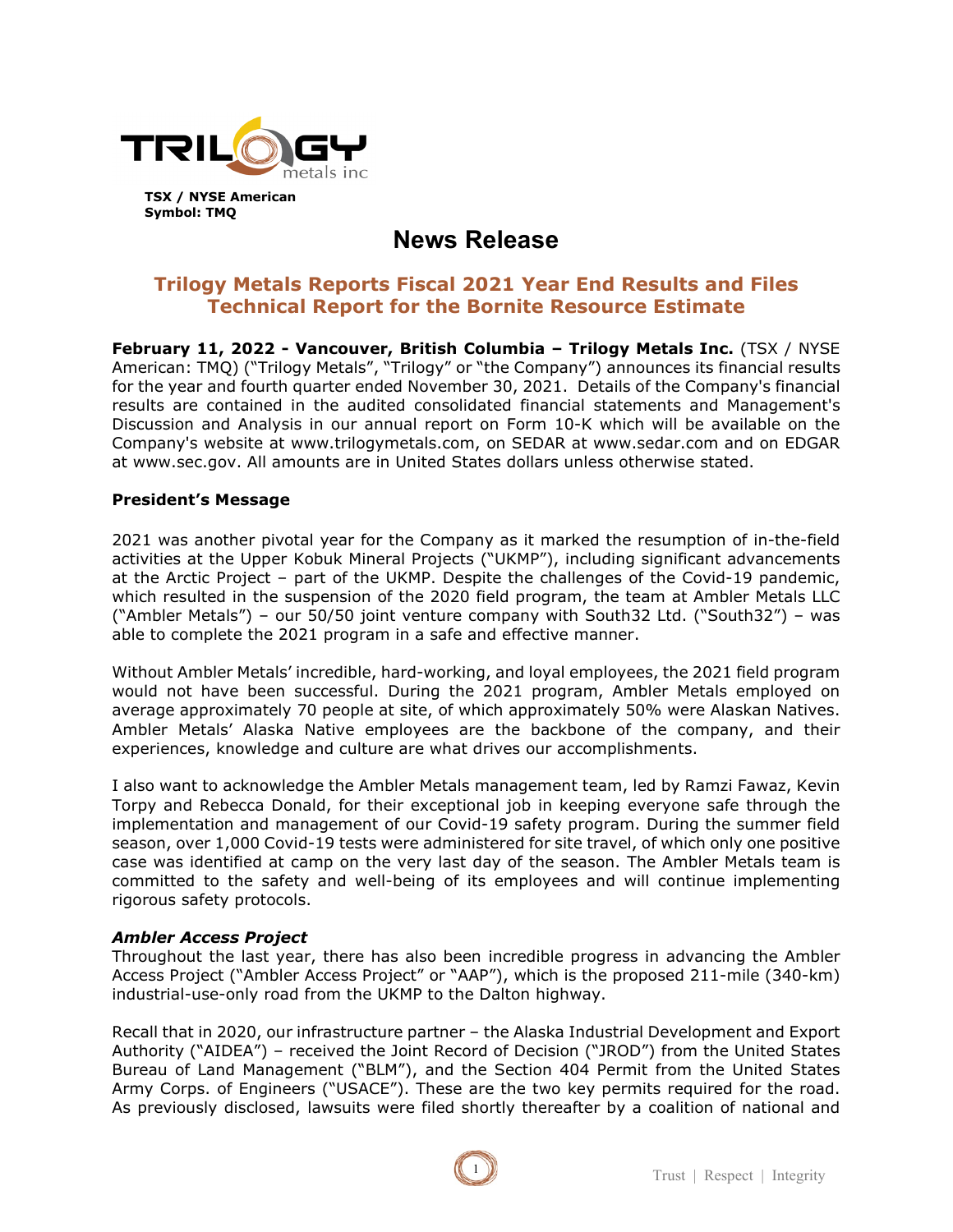Alaska environmental non-government organizations in response to the BLM's issuance of the JROD for the Ambler Access Project and the lawsuits are ongoing.

Subsequently, there have been several positive developments with the AAP starting with a funding agreement between AIDEA and Ambler Metals, in which both parties have each committed \$35 million towards the pre-development work on the AAP.

Also in early 2021, AIDEA signed agreements for Right-of-Ways for the AAP with the BLM and the National Parks Service. AIDEA also signed a land access agreement with Doyon, Limited, which is an Alaska Native regional corporation. This agreement allows AIDEA to carry out feasibility and permitting activities on Doyon land.

During the summer of 2021, AIDEA commenced formal field work on the proposed road. The budgeted \$13 million program involved cultural heritage work, aquatic habitat studies and geotechnical work. On February 4, 2022, AIDEA announced the approval of the 2022 program and budget for the AAP of \$30.8 million, of which \$15.4 million will be funded by AIDEA and \$15.4 million will be funded by Ambler Metals. During the 2022 field season, AIDEA will be carrying out additional work, including geotechnical studies, right-of-way surveys, environmental studies, road and bridge engineering design work, and cultural heritage work. Nearly 50 local jobs have been identified for the 2022 field season.

#### *Arctic Project*

Despite challenging weather and recruitment issues, we were still able to make tangible progress at the Arctic Project. During the summer drilling campaign, we drilled 18 drill holes totaling 4,131 meters. The goal of this program was to convert a portion of the mineral resources from the indicated category to the measured category and provide material for metallurgical testing and geotechnical information. So far, we have released the drilling results for six holes, all of which hosted significant intervals of high-grade mineralization. We are already planning for the 2022 field season which will encompass 10,000 meters of drilling, with three drills starting up in late spring.

#### *Arctic Permitting*

In the fall of 2021, Ambler Metals engaged Stantec to conduct a permitting preparedness review for the Arctic Project. After a thorough review, Stantec concluded that the permitting strategy is sound, and the permitting package can proceed with minor changes. Ambler Metals is now making the recommended changes to the permitting package and expects to file the permitting application, which will start the formal permitting process for the Arctic Project, with the United States Army Corps. of Engineers in 2022. We continue to anticipate that the permitting process will take 24 to 30 months.

#### *Bornite Project*

While the immediate focus has been on Arctic, we want to remind investors that Bornite is still a remarkable asset. This was highlighted when we announced a new resource estimate in January 2022. Like Arctic, Bornite has extremely high copper grades, specifically the South Reef area which hosts inferred resources of 35.3 million tonnes at a grade of 3.4% copper. Overall, Bornite is impressive with indicated in-pit resources grading over 1% copper, containing almost a billion pounds of copper and inferred in-pit resources of just over two billion pounds of copper at a grade of almost  $1\%$  $1\%$  copper.<sup>1</sup> We have passed along our findings to the Ambler Metals team who will look at how the Bornite Project fits into the overall development plan at the UKMP.

<span id="page-1-0"></span> $1$  NI 43-101 Technical Report on the Bornite Project, Northwest Alaska, USA with an effective date of December 31, 2021 and release date of February 11, 2022.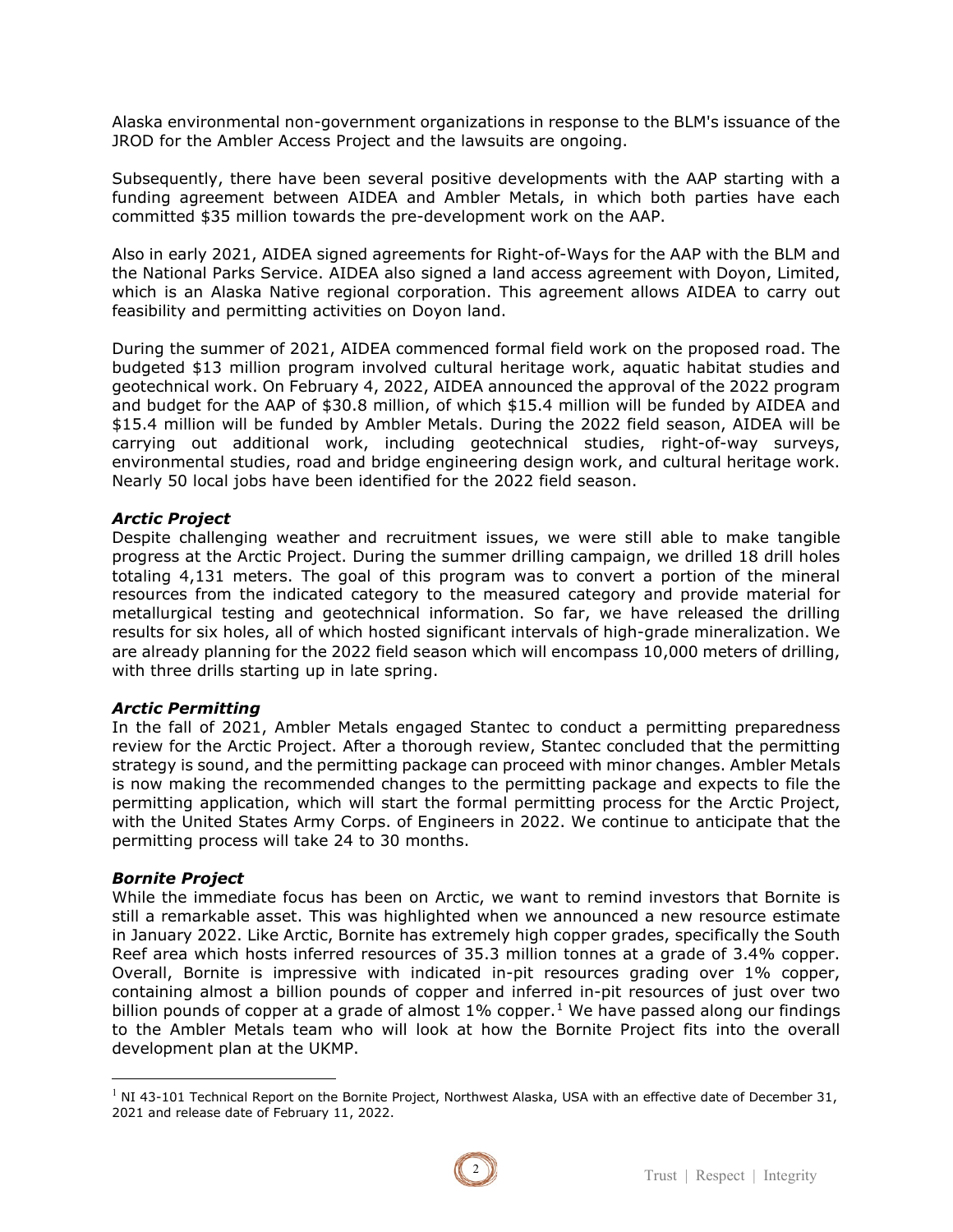#### *Going Forward*

We are very excited about our prospects for 2022 as we move expeditiously towards the exploration and development of our assets at the UKMP. The joint venture partners have already approved a \$28.5 million budget for 2022, which will include approximately 10,000 meters of drilling at Arctic and the rest of the UKMP. We are also excited to finally be on the cusp of commencing permitting activities at Arctic, which we believe is one of the most highquality copper assets in the world.

Ambler Metals will be recruiting over 60 direct hire positions for the 2022 field season, in addition to approximately 50 positions hired through contractors. As part of its workforce development plans, Ambler Metals will be kicking off several vocational training programs involving participants from the local NANA and Doyon regions.

We look forward to continuing what has been a productive 2021, and we thank you for being on this journey with us.

Sincerely,

#### *Tony Giardini*

President & CEO

### **Annual Financial Results**

The following selected annual information is prepared in accordance with U.S. GAAP.

| in thousands of dollars,                                            |                   |              |
|---------------------------------------------------------------------|-------------------|--------------|
| except for per share amounts                                        |                   |              |
| <b>Selected financial results</b>                                   | <b>Year ended</b> | Year ended   |
|                                                                     | November 30,      | November 30, |
|                                                                     | 2021              | 2020         |
|                                                                     |                   |              |
| <b>Exploration expense</b>                                          | 143               |              |
| Mineral properties and feasibility study                            |                   | 2,610        |
| General and administrative                                          | 1,517             | 1,650        |
| Investor relations                                                  | 602               | 537          |
| Professional fees                                                   | 818               | 1,347        |
| <b>Salaries</b>                                                     | 2,007             | 1,411        |
| Salaries - stock-based compensation                                 | 3,472             | 3,564        |
| Gain on derecognition of assets contributed to the joint<br>venture |                   | (175, 770)   |
| Share of loss on equity investment                                  | 13,082            | 2,855        |
| Comprehensive earnings (loss) for the year                          | (21,660)          | 161,767      |
| Basic earnings (loss) per common share                              | (0.15)            | 1.14         |
| Diluted earnings (loss) per common share                            | (0.15)            | 1.12         |

For the year ended November 30, 2021, we reported a net loss of \$21.7 million (or \$0.15 basic and diluted loss per common share) compared to a net earnings of \$161.8 million (or \$1.14 basic earnings and \$1.12 diluted earnings per common share) in fiscal 2020. The \$183.4 million decrease in comprehensive earnings in the current year, when compared to fiscal 2020, is primarily due to the \$175.8 million gain on the derecognition of assets contributed to the joint venture during fiscal 2020. This variance is offset by \$2.6 million in

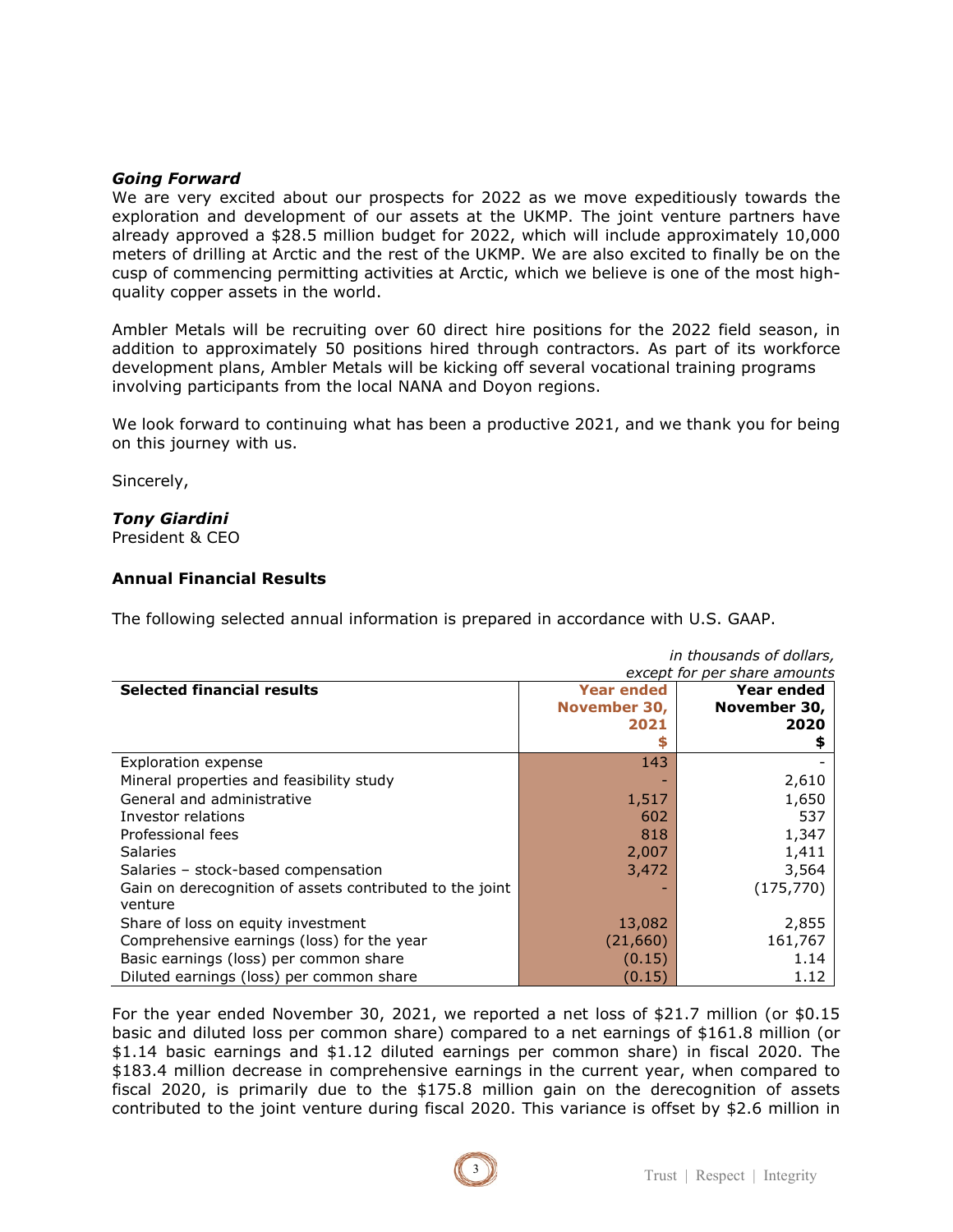mineral property and feasibility study expenses incurred in 2020 that were not incurred during 2021. Adding to the variances in 2021 were an increase of \$10.2 million in our 50% share of the joint venture's net operating loss and an increase of \$0.6 million in salaries, offset by a decrease of \$0.5 million in professional fees. Our share of loss on equity investment was higher versus the 2020 comparative due to project related drill program costs incurred by Ambler Metals during the 2021 field season. These costs were not incurred during the prior year as the 2020 field season had been cancelled due to the COVID-19 pandemic. The increase in salaries reflects the additions to the executive team during the third quarter of 2020. Professional fees were higher in 2020 due to one-time charges incurred for the implementation of new accounting standards and legal and accounting fees in relation to the formation of the joint venture. Additionally, the Company incurred exploration costs of \$0.1 million for a preliminary reconnaissance program on new mineral claims that were staked outside of the UKMP during fiscal 2021.

# **Liquidity and Capital Resources**

We expended \$5.1 million on operating activities during the 2021 fiscal year compared with \$8.3 million for operating activities for the same period in 2020. A majority of cash spent on operating activities during the prior fiscal years was expended on mineral property expenses, general and administrative expenses, salaries and professional fees. Ambler Metals assumed responsibility for project funding upon formation of the Joint Venture on February 11, 2020. As a result, the majority of cash spent on operating activities during the 2021 fiscal year was expended on general and administrative expenses, salaries and professional fees.

At November 30, 2021, we had \$6.3 million in cash and cash equivalents and working capital of \$5.6 million. Management believes that the cash available is sufficient to meet its budgeted \$5.5 million operating requirements for the next twelve months. The Company continues to manage its cash expenditures through its working capital. All project related costs are funded by the joint venture. Amber Metals is well funded to advance the UKMP with \$61.2 million in cash and \$55.4 million loan receivable from South32 as at November 30, 2021 and an operating budget of \$28.5 million for fiscal 2022. Trilogy does not anticipate having to fund the activities of Ambler Metals until the initial contribution of \$145 million is expended.

Future cash requirements may vary materially from current expectations due to a number of factors, including foreign exchange denominated office related costs and insurance renewal costs. The Company will need to raise additional funds to support its operations and administration expenses. Future sources of liquidity may include equity financing, convertible debt, or the exercise of options. The continued operations of the Company are dependent on its ability to obtain additional financing or to generate future cash flows.

### **Outlook for 2022**

On January 11, 2022, the Company announced the approval of the 2022 program and budget for Ambler Metals of approximately \$28.5 million to advance the UKMP. The budget is fully funded by Ambler Metals. The 2022 budget for Ambler Metals, approved by the owners, Trilogy and South32, will cover up to 10,000 meters of helicopter-supported diamond drilling that is expected to commence in early June. The meterage will be divided between resource development drilling at Arctic and scout drilling of both volcanic massive sulphide ("VMS") targets in the Ambler Belt, with a focus on targets near Arctic, and carbonate-hosted copper ("CHC") targets around Bornite and the Cosmos Hills. A greater effort on the ground to identify and evaluate new targets for drilling, including the use of ground and down-hole electromagnetic surveys, is planned.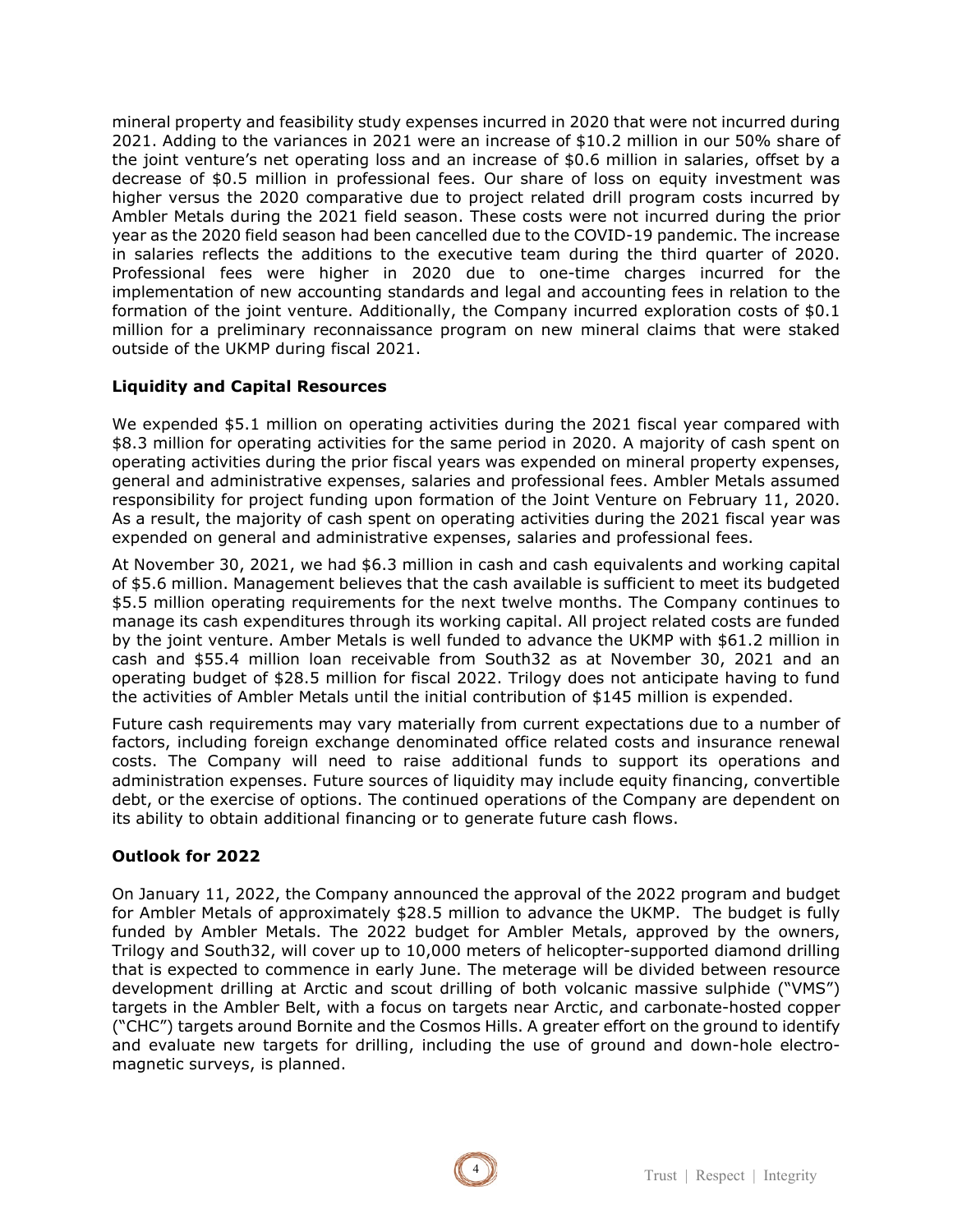On February 7, 2022, the Company announced the approval of the 2022 program and budget for the Ambler Access Project of approximately \$30.8 million of which \$15.4 million will be funded by AIDEA and \$15.4 million will be funded by Ambler Metals. During the 2022 field season, AIDEA will be carrying out additional work including, geotechnical investigations, right-of-way surveys, environmental studies, road and bridge engineering design work, and cultural resources work.

The Company has approved a 2022 cash budget for corporate activities of approximately \$5.5 million (2021 - \$5.3 million). The corporate budget consists of personnel and related costs of \$2.1 million (2021 - \$2.0 million), professional fees of \$0.9 million (2021 - \$1.1 million), investor relations and marketing costs of \$0.6 million (2021 - \$0.6 million), office related costs of \$0.5 million (2021 - \$0.5 million), insurance costs of \$0.5 million (2021 - \$0.4 million), regulatory costs of \$0.3 million (2021 - \$0.3 million) and exploration activities of \$0.15 million (2021 - Nil). The 2022 budget has increased slightly from the prior year due mainly to an increase in insurance costs, addition of exploration activities and foreign exchange impacts on Canadian dollar sourced amounts for personnel and office related costs. The Company's management team is focused on the oversight of our investment in Ambler Metals and will closely work with Ambler Metals. The Company's technical staff will work closely with South32's technical team and Ambler Metals exploration staff to review opportunities on advancing its known deposits and look at potential new targets in the large land package that is held by Ambler Metals. A significant amount of uncertainty continues to exist with the Company's annual renewal of its insurance policies and costs are currently unpredictable. Insurance premiums may differ significantly from our budget. The Company has sufficient cash on hand to fund its corporate activities including any increases in insurance premiums upon renewal.

# **2021 Project Activities**

### *Upper Kobuk Mineral Projects*

In a press release dated May 17, 2021, the Company announced that Ambler Metals had finalized the details of the 2021 exploration field program at the UKMP for the previously approved \$27 million exploration budget. The budget was 100% funded by Ambler Metals and included 7,600 meters of infill and metallurgical drilling at the Arctic Project as well as 7,000 meters of exploration drilling within the Ambler VMS Belt. The exploration program was aligned with a strategy developed by the Company and South32 which prioritized the exploration budget within the UKMP. The strategy defined a program that advances the highest priority projects and exploration targets, both VMS and CHC, ranging from early-stage geophysical anomalies that were identified during the 2019 airborne versatile time domain electromagnetic survey to advanced VMS and CHC prospects with historical resources. The site camp opened on June 1, 2021 with the summer drill program completing on September 22, 2021.

Drilling productivity at the UKMP was behind schedule during the 2021 field season due to adverse weather conditions in the district and challenges with the contractor staffing the drill rigs. As a result, a total of 7,325 meters of the originally planned drill program were completed. Despite the lower-than-expected drill productivity, all planned geotechnical drilling at the Arctic Project was completed and sufficient mineralized material was recovered to complete the planned metallurgical program. The summer 2021 drill program was completed on September 23, 2021.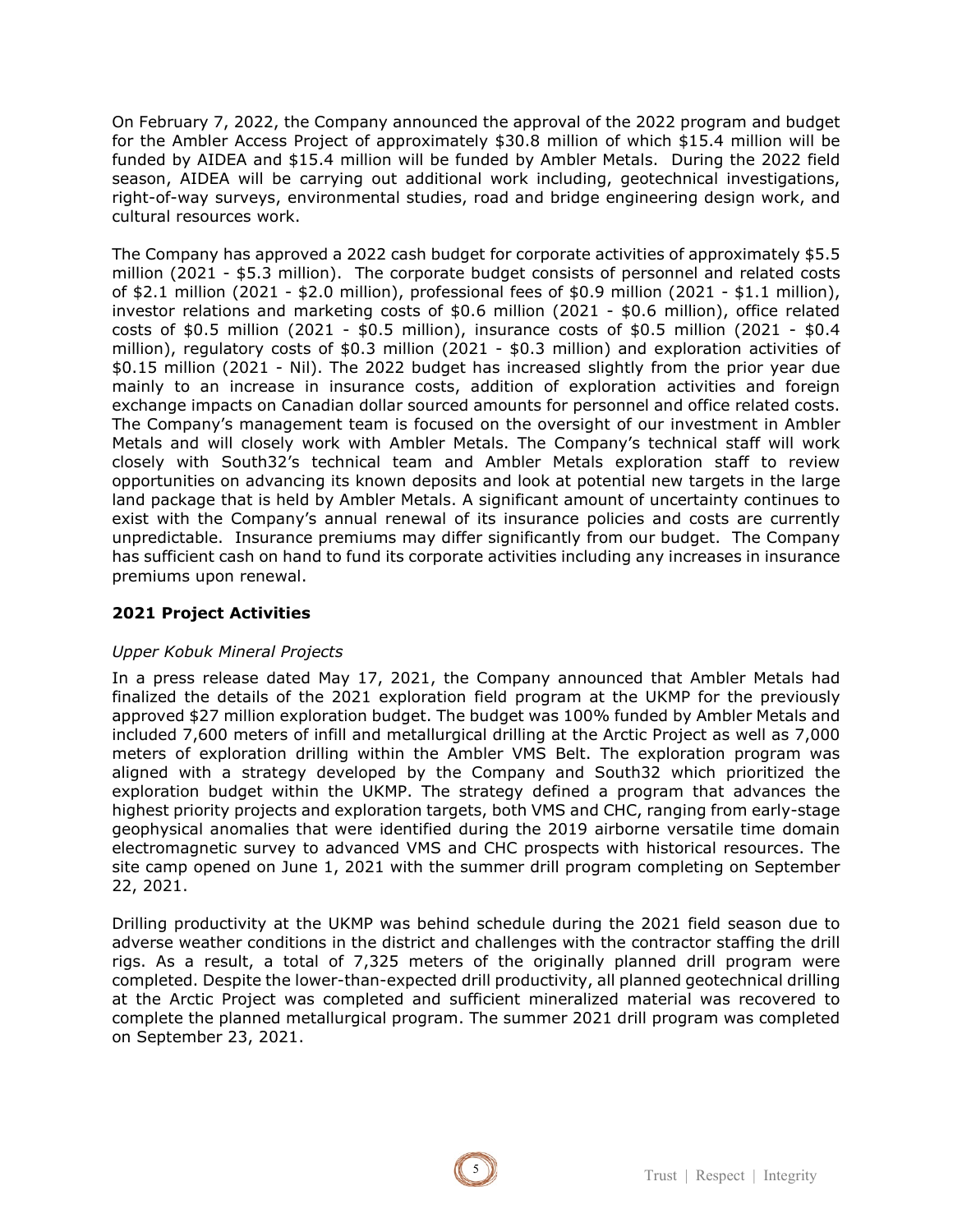#### *Arctic Project*

The 2021 field season plan for the Arctic Project focused on drilling in order to extract additional material for metallurgical work and for the conversion of mineral resources into the measured category. The metallurgical program associated with this drilling was to support variability test work and pilot plant work. Technical activities at the Arctic Project commenced in early June with initial work focused on infill drilling to further improve the confidence of the Mineral Resources from the Indicated to Measured category. During the field season a total of 18 holes were completed at Arctic comprising 4,131 meters of core. All the core has been logged and sampled.

### *Regional Exploration Project*

During the 2021 field season, two drill rigs were relocated from the Arctic Project to the Regional drilling program. Regional drilling was focused on near Arctic ("Arctic Hub") exploration targets, with the goal of discovering nearby copper-rich satellite deposits within a 3-to-5-kilometer radius of the Arctic deposit. Drilling was completed at the Arctic East and Southeast Arctic targets before moving drills to investigate other targets within the UKMP, including Snow and the Ambler Lowlands. A total of 8 holes were completed totaling 3,194 meters.

In addition to the regional drill program, geologists also carried out regional geological mapping within the Ambler VMS belt. Traverses were completed along creeks within the Center of the Universe prospect, the DH prospect, and in Jackass Creek (between the DH and Cliff prospects), the Bud-Sunshine-West Dead Creek prospect cluster, Dead Creek, Pipe, and the Nora prospects.

Geochemical soil sampling is ongoing within the Cosmos Hills around Bornite and the Ambler VMS Belt. The goal of this program is to follow-up on previous anomalous geochemical results and to investigate geophysical anomalies that were identified during the 2019 airborne versatile time domain electromagnetic survey.

#### *Arctic Mine Permitting*

Arctic mine permitting preparation work was ongoing during fiscal 2021 for filing of formal federal permitting documentation for the Arctic Project. An independent consulting company has completed a preparedness review of the draft permitting package for the Arctic Project and presented the results of this review to the technical teams of South32 and Trilogy. The review concluded that the Ambler Metals permitting strategy is sound and the permitting package can proceed with minor changes. Ambler Metals is now making the recommended changes to the permitting package and expects to file the permitting application, which will start the formal permitting process for the Arctic Project, with the USACE in early 2022. The Company expects to file the permit application during the first quarter of 2022, and for the overall permitting process to take 24 to 30 months to be completed.

#### *Ambler Access Project*

During the summer of 2020, the United States Bureau of Land Management ("BLM") issued the Joint Record of Decision ("JROD") for the AAP. Lawsuits were filed shortly thereafter by a coalition of national and Alaska environmental non-government organizations in response to the BLM's issuance of the JROD for the Ambler Access Project.

On January 6, 2021, BLM, the National Park Service and AIDEA signed Right-of-Way agreements giving AIDEA the ability to cross federally owned and managed lands along the

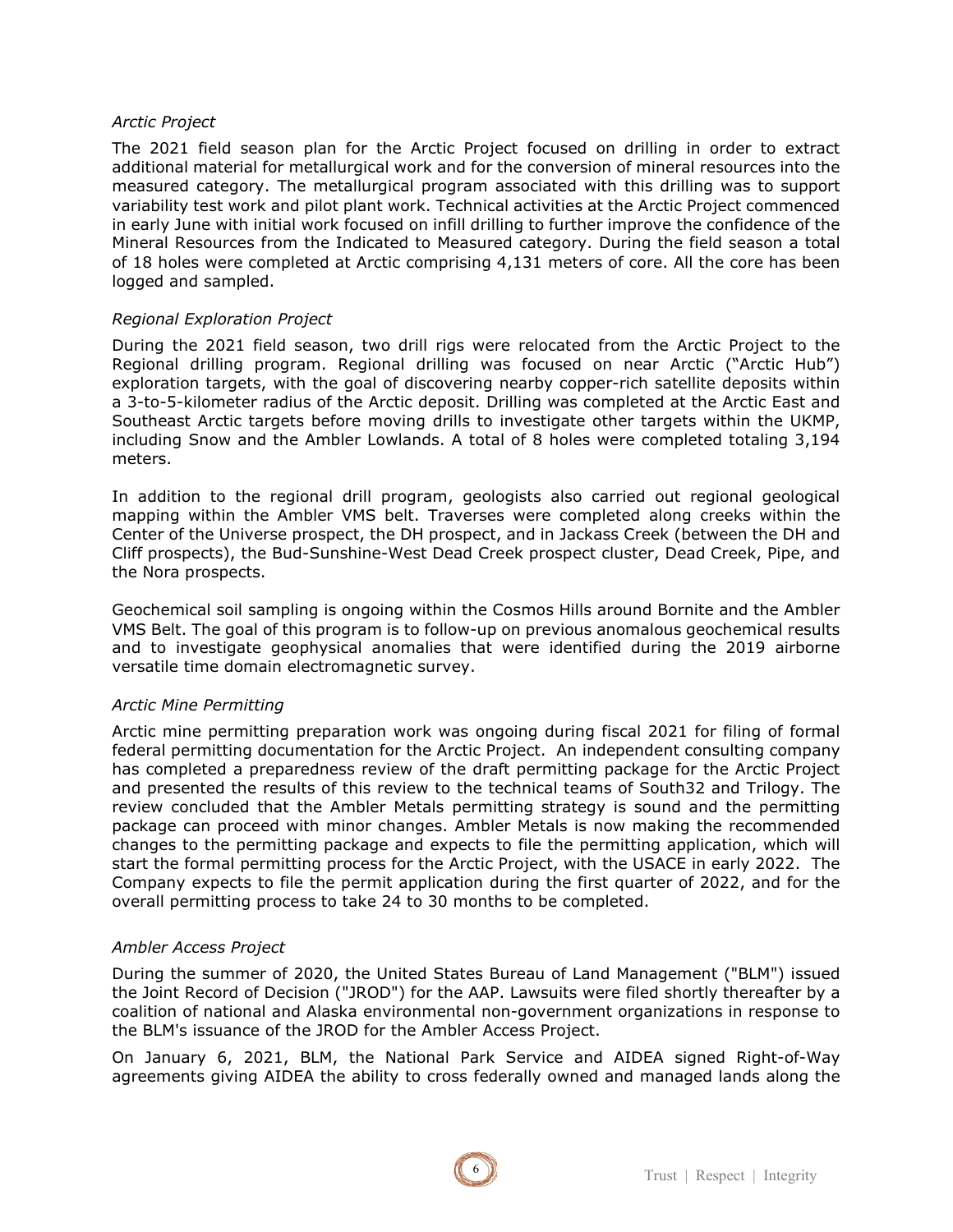route for the Ambler Access Project approved in the JROD. The authorizing documents with the two agencies are the final federal permits required for the Ambler Access Project.

During the second quarter of 2021, AIDEA signed a land access agreement with Doyon Limited to conduct feasibility and permitting activities to advance the Ambler Access Project and in September 2021 AIDEA signed a land access agreement with NANA Regional Corporation, Inc. to conduct similar activities.

On October 27, 2021, the federal defendants were granted a 60-day stay with respect to each of the lawsuits. In its request for the stay, the DOJ stated that it was necessary to "accommodate review of this matter by officials within the United States Department of the Interior who have engaged in various discussions with multiple parties involving this matter and in government-to-government consultations with tribal entities".

On February 7, 2022, the court granted a second request from the federal defendants for an extension to file their response to the plaintiff's brief. Ambler Metals had opposed the extension request. The federal defendants are now required to file their response no later than February 22, 2022.

# *Development Funding Agreement regarding the Ambler Access Project with the AIDEA*

The 2021 field season for the Ambler Access Project consisted of cultural heritage work along the proposed 211-mile, east-west-running controlled industrial access road that would provide industrial access to the Ambler Mining District in Northwestern Alaska. The Alaska Industrial Development and Export Authority has prioritized cultural heritage work, aquatic habitat studies and geotechnical planning for this year's and next year's field seasons to progress the feasibility engineering and permitting work for the road. On August 9, 2021, the Governor of Alaska, Mike Dunleavy, visited the UKMP. During the visit, the Governor reiterated his strong support for the development of the Ambler Mining District and for the development of the Ambler Access Project. He also announced the formation of the Subsistence Advisory Committee Working Group which is to include Native stakeholders within the Northwest Arctic Borough and the Doyon Region who could be affected by the proposed road. This committee is being formed to develop the terms of reference for the formal Subsistence Advisory Committee that will provide guidance on subsistence and other matters for the design and operation of the road.

### **Bornite Technical Report**

The Company also announces it has filed a National Instrument 43-101 technical report with the Canadian securities regulators relating to the Bornite Project which supports the resource estimate previously announced in a press release on January 20, 2022. The technical report is entitled NI 43-101 Technical Report on the Bornite Project, Northwest Alaska, USA and prepared by Bruce Davis, Robert Sim and Jeff Austin, all of whom are "Qualified Persons" under NI 43-101 (the "Bornite Technical Report").

A copy of the Bornite Technical Report is available on the Company's website at www.trilogymetals.com and under the Company's profiles on SEDAR at www.sedar.com and EDGAR at www.sec.gov.

# **Qualified Persons**

Richard Gosse, P.Geo, Vice President Exploration for Trilogy Metals Inc., is a Qualified Person as defined by National Instrument 43-101. Mr. Gosse has reviewed the technical information in this news release and approves the disclosure contained herein.

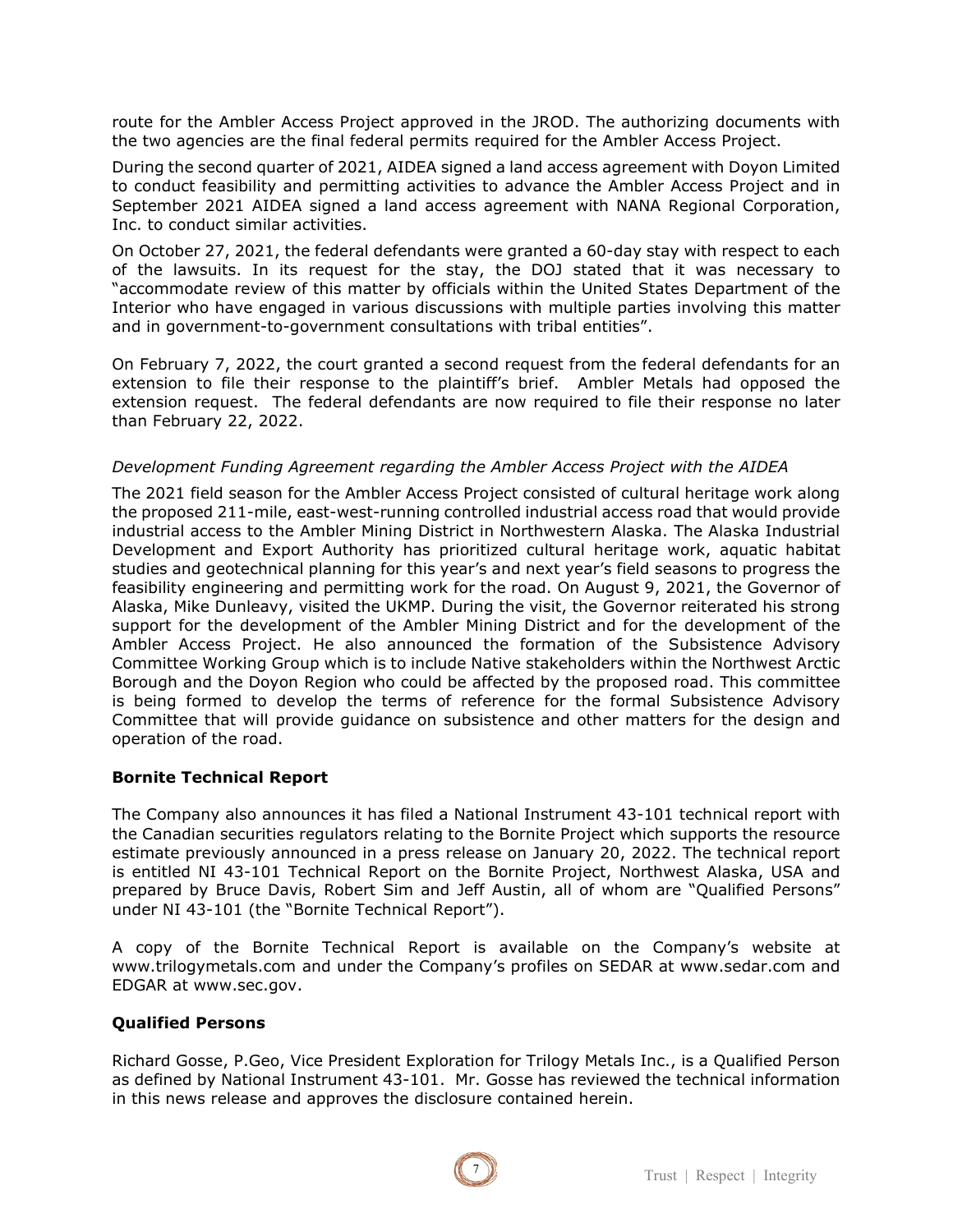#### **About Trilogy Metals**

Trilogy Metals Inc. is a metals exploration and development company which holds a 50 percent interest in Ambler Metals LLC which has a 100 percent interest in the Upper Kobuk Mineral Projects in northwestern Alaska. On December 19, 2019 South32, which is a globally diversified mining and metals company, exercised its option to form a 50/50 joint venture with Trilogy. The UKMP is located within the Ambler Mining District which is one of the richest and most-prospective known copper-dominant districts located in one of the safest geopolitical jurisdictions in the world. It hosts world-class polymetallic VMS deposits that contain copper, zinc, lead, gold and silver, and carbonate replacement deposits which have been found to host high-grade copper and cobalt mineralization. Exploration efforts have been focused on two deposits in the Ambler mining district - the Arctic VMS deposit and the Bornite carbonate replacement deposit. Both deposits are located within land package that spans approximately 172,636 hectares. The Company has an agreement with NANA Regional Corporation, Inc., a Regional Alaska Native Corporation that provides a framework for the exploration and potential development of the Ambler mining district in cooperation with local communities. Our vision is to develop the Ambler mining district into a premier North American copper producer.

#### **Company Contacts**

Patrick Donnelly Vice President Corporate Communications & Development

# **604-638-8088 or 1-855-638-8088 # # #**

#### *Cautionary Note Regarding Forward-Looking Statements*

*This press release includes certain "forward-looking information" and "forward-looking statements" (collectively "forward-looking statements") within the meaning of applicable Canadian and United States securities legislation including the United States Private Securities Litigation Reform Act of 1995. All statements, other than statements of historical fact, included herein, including, without*  limitation, proposed advancement of the Ambler Road Project, planned activities at the UKMP, the *Outlook for 2022, the Company's anticipated budget for corporate activities and the Company's ability to fund its operations and the requirement for additional funding at Ambler Metals, resource and reserve estimates and the timing and amount of estimated future production and the net present value and internal rate of return at the Arctic Project, are forward-looking statements. Forward-looking statements are frequently, but not always, identified by words such as "expects", "anticipates", "believes", "intends", "estimates", "potential", "possible", and similar expressions, or statements that events, conditions, or results "will", "may", "could", or "should" occur or be achieved. Forward-looking statements involve various risks and uncertainties. There can be no assurance that such statements will prove to be accurate, and actual results and future events could differ materially from those anticipated in such statements. Important factors that could cause actual results to differ materially from the Company's expectations include the uncertainties involving the outcome of pending litigation, success of exploration activities, permitting timelines, requirements for additional capital, risks pertaining to the outbreak of the coronavirus (COVID-19), government regulation of mining operations, environmental risks, prices for energy inputs, labour, materials, supplies and services, uncertainties involved in the interpretation of drilling results and geological tests, unexpected cost increases and other risks and uncertainties disclosed in the Company's Annual Report on Form 10-K for the year ended November 30, 2021 filed with Canadian securities regulatory authorities and with the United States Securities and Exchange Commission and in other Company reports and documents filed with applicable securities regulatory authorities from time to time. The Company's forward-looking statements reflect the*